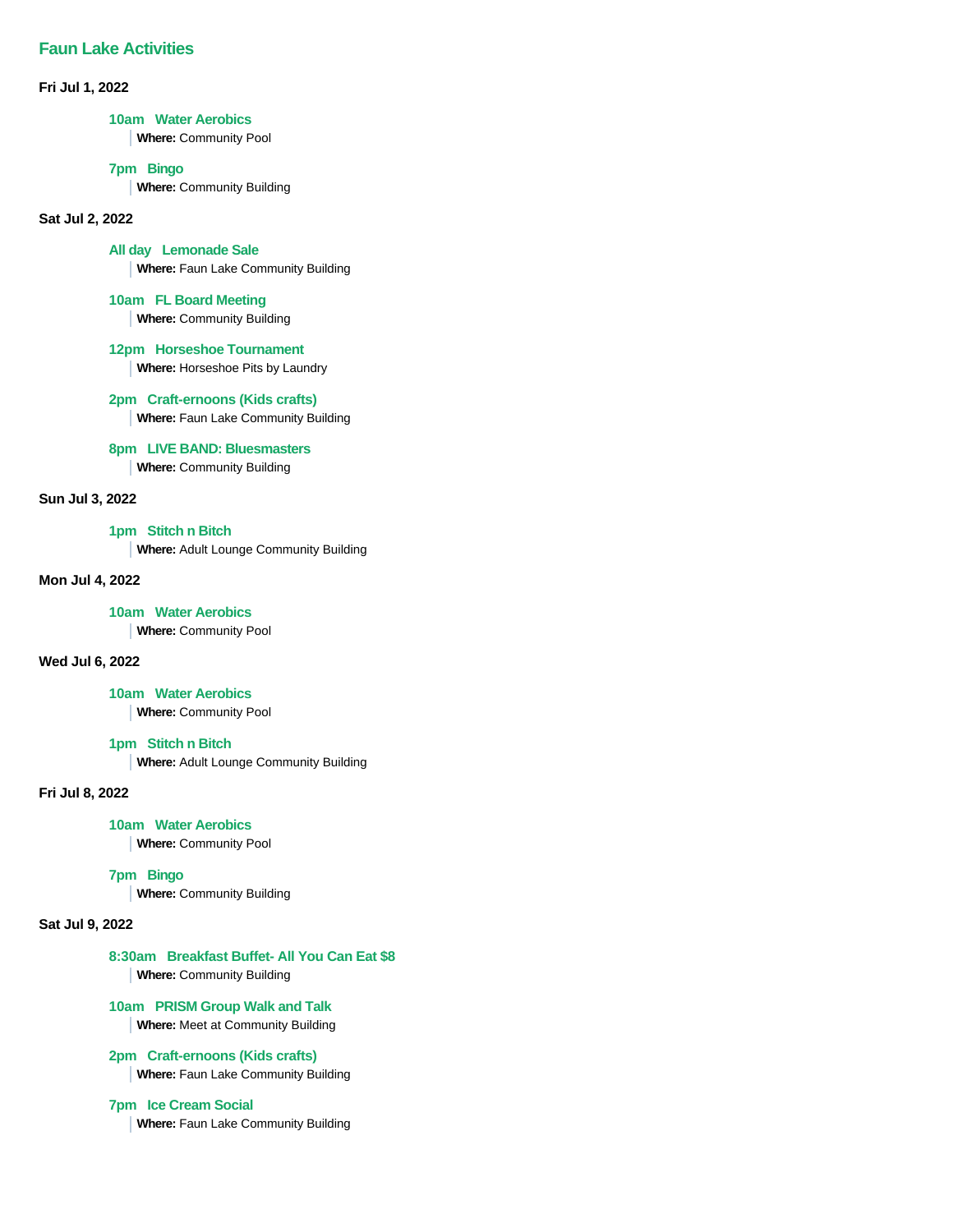# **Faun Lake Activities**

## **Sun Jul 10, 2022**

## **1pm Stitch n Bitch**

**Where:** Adult Lounge Community Building

#### **Mon Jul 11, 2022**

#### **10am Water Aerobics**

**Where:** Community Pool

## **Wed Jul 13, 2022**

## **10am Water Aerobics**

**Where:** Community Pool

## **1pm Stitch n Bitch**

**Where:** Adult Lounge Community Building

## **Fri Jul 15, 2022**

**10am Water Aerobics**

**Where:** Community Pool

**7pm Bingo**

**Where:** Community Building

## **8:30pm Owl Prowl- Meet Zelda and Walk**

**Where:** Gazebo by Beach

## **Sat Jul 16, 2022**

## **10am FL Board Meeting Where:** Community Building

## **2pm Craft-ernoons (Kids crafts)**

**Where:** Faun Lake Community Building

#### **3pm Kids Sucker Hunt**

**Where:** Start at Community Building

## **3pm Margaritaville Mingle**

**Where:** Community Building Outside Deck

#### **7pm Trivia Night**

**Where:** Community Building

## **Sun Jul 17, 2022**

## **1pm Stitch n Bitch**

**Where:** Adult Lounge Community Building

## **Mon Jul 18, 2022**

#### **10am Water Aerobics**

**Where:** Community Pool

#### **Wed Jul 20, 2022**

#### **10am Water Aerobics**

**Where:** Community Pool

## **1pm Stitch n Bitch**

**Where:** Adult Lounge Community Building